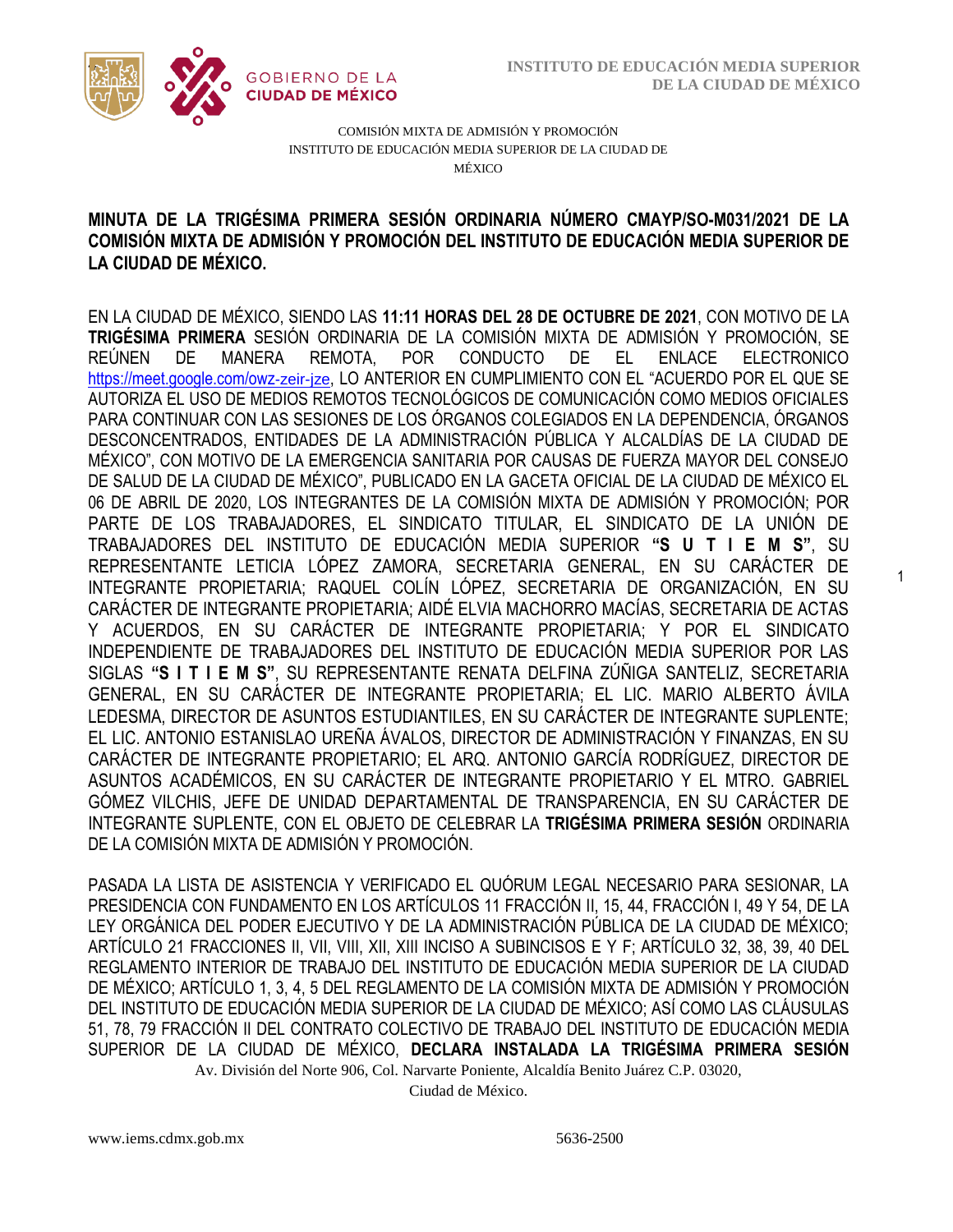

### COMISIÓN MIXTA DE ADMISIÓN Y PROMOCIÓN INSTITUTO DE EDUCACIÓN MEDIA SUPERIOR DE LA CIUDAD DE MÉXICO

#### APRUEBEN, SE CONSIDERARÁN VÁLIDOS Y SURTIRÁN EFECTOS INDEPENDIENTE DE LA FIRMA DE LOS  **ORDINARIA NÚMERO CMAYP/SO-M031/2021, POR LO QUE TODOS LOS ACUERDOS QUE EN ÉSTA SE ACUERDOS Y ACTAS CORRESPONDIENTES.**

# **ORDEN DEL DÍA**

SE PRESENTA PARA SU APROBACIÓN, EL ORDEN DEL DÍA DE LA **TRIGÉSIMA PRIMERA SESIÓN ORDINARIA DE LA COMISIÓN MIXTA DE ADMISIÓN Y PROMOCIÓN DEL INSTITUTO DE EDUCACIÓN MEDIA SUPERIOR DE LA CIUDAD DE MÉXICO, NÚMERO CMAYP/SO-M031/2021,** CON LOS PUNTOS SIGUIENTES:

- I. LECTURA Y APROBACIÓN DEL ORDEN DEL DÍA.
- II. SE PRESENTA PARA SU APROBACIÓN EL DICTAMEN **DIC-IEMS-CMAYP-032-2021.**
- III. SE PRESENTA PARA SU APROBACIÓN EL DICTAMEN **DIC-IEMS-CMAYP-033-2021.**
- IV. ASUNTOS GENERALES
- V. SE PRESENTA PARA SU APROBACIÓN LA PROPUESTA DE FECHA PARA LA CELEBRACIÓN DE **TRIGÉSIMA PRIMERA SESIÓN** ORDINARIA DE LA COMISIÓN MIXTA DE ADMISIÓN Y PROMOCIÓN.

## **M I N U T A**

**PRIMERO.** PASADA LA LISTA DE ASISTENCIA Y VERIFICADO EL QUÓRUM LEGAL NECESARIO PARA SESIONAR, LA PRESIDENCIA CON FUNDAMENTO EN LOS ARTÍCULOS 11 FRACCIÓN II, 15, 44, FRACCIÓN I, 49, 54, DE LA LEY ORGÁNICA DEL PODER EJECUTIVO Y DE LA ADMINISTRACIÓN PÚBLICA DE LA CIUDAD DE MÉXICO; 21 FRACCIONES II, VII, VIII, XII, XIII INCISO A SUBINCISOS E Y F; 32, 38, 39, 40 DEL REGLAMENTO INTERIOR DE TRABAJO DEL INSTITUTO DE EDUCACIÓN MEDIA SUPERIOR DE LA CIUDAD DE MÉXICO; 1, 3, 4, 5 DEL REGLAMENTO DE LA COMISIÓN MIXTA DE ADMISIÓN Y PROMOCIÓN DEL INSTITUTO DE EDUCACIÓN MEDIA SUPERIOR DE LA CIUDAD DE MÉXICO; 51, 78, 79 FRACCIÓN II DEL CONTRATO COLECTIVO DE TRABAJO DEL INSTITUTO DE EDUCACION MEDIA SUPERIOR DE LA CIUDAD DE MÉXICO, **DECLARA ABIERTA LA TRIGÉSIMA PRIMERA SESIÓN ORDINARIA DE LA COMISIÓN MIXTA DE ADMISIÓN Y PROMOCIÓN DEL INSTITUTO DE EDUCACIÓN MEDIA SUPERIOR DE LA CIUDAD DE MÉXICO NÚMERO CMAYP/SO-M031/2021, POR LO QUE TODOS LOS ACUERDOS QUE EN ÉSTA SE APRUEBEN, SE CONSIDERARÁN VÁLIDOS Y SURTIRÁN EFECTOS INDEPENDIENTE DE LA FIRMA DE LOS ACUERDOS Y ACTAS CORRESPONDIENTES.**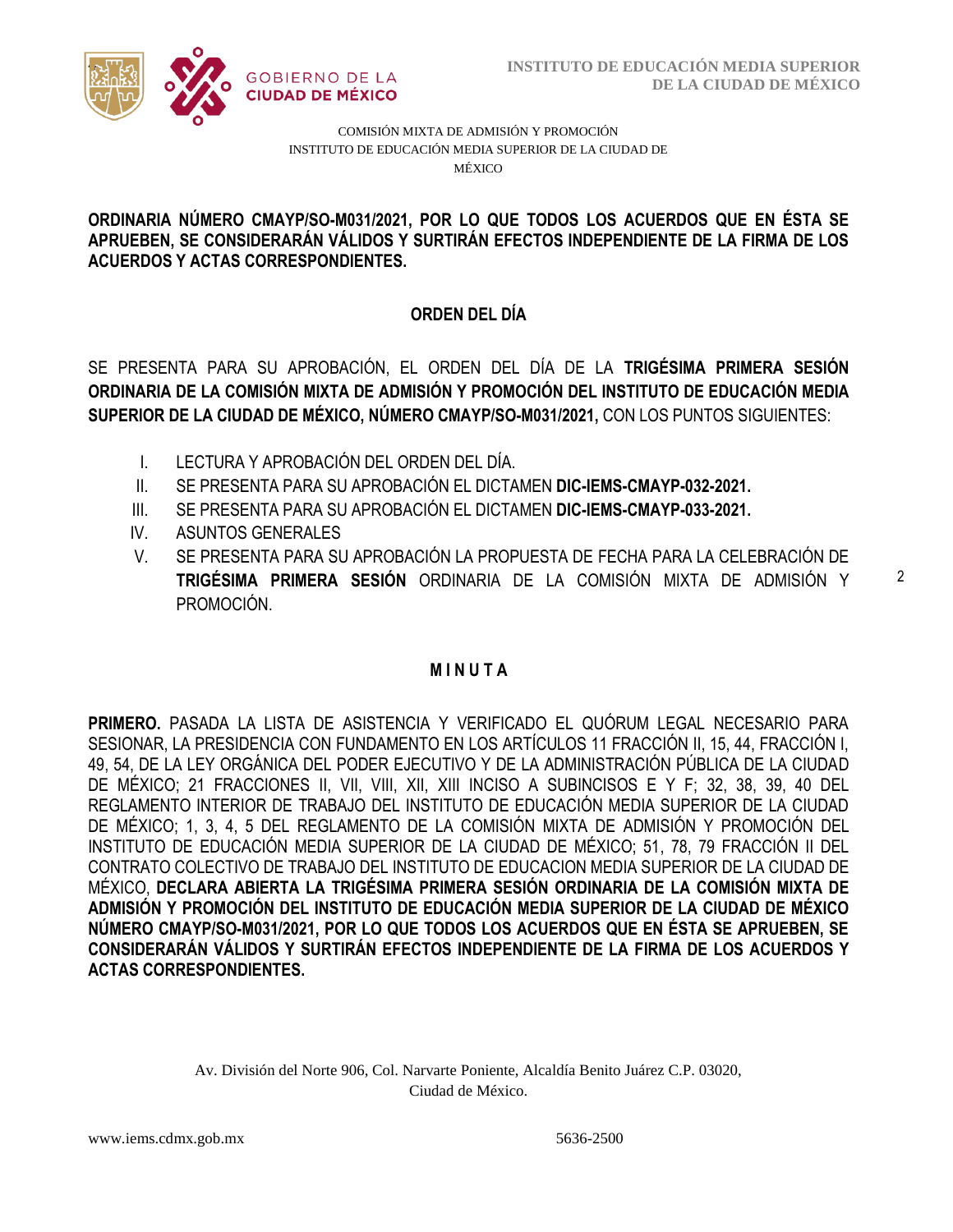

COMISIÓN MIXTA DE ADMISIÓN Y PROMOCIÓN INSTITUTO DE EDUCACIÓN MEDIA SUPERIOR DE LA CIUDAD DE MÉXICO

/2020 **EDUCACIÓN MEDIA SUPERIOR DE LA CIUDAD DE MÉXICO** APRUEBAN POR UNANIMIDAD, EL ORDEN DEL  LAS PERSONAS INTEGRANTES DE LA **COMISIÓN MIXTA DE ADMISIÓN Y PROMOCIÓN DEL INSTITUTO DE**  DÍA DE LA **TRIGÉSIMA PRIMERA** SESIÓN ORDINARIA CON LOS PUNTOS SIGUIENTES:

- I. LECTURA Y APROBACIÓN DEL ORDEN DEL DÍA.
- II. SE PRESENTA PARA SU APROBACIÓN EL DICTAMEN **DIC-IEMS-CMAYP-032-2021.**
- III. SE PRESENTA PARA SU APROBACIÓN EL DICTAMEN **DIC-IEMS-CMAYP-033-2021.**
- IV. ASUNTOS GENERALES
- V. SE PROPONE FECHA PARA LA CELEBRACIÓN DE LA **TRIGÉSIMA SEGUNDA SESIÓN** ORDINARIA DE LA COMISIÓN MIXTA DE ADMISIÓN Y PROMOCIÓN.

**SEGUNDO. -** LOS INTEGRANTES DE LA COMISIÓN MIXTA DE ADMISIÓN Y PROMOCIÓN TOMAN CONOCIMIENTO Y APRUEBAN POR MAYORÍA EN TODAS Y CADA UNA DE SUS PARTES EL DICTAMEN **DIC-IEMS-CMAYP-032-2021** PARA TODOS LOS EFECTOS ADMINISTRATIVOS CORRESPONDIENTES.

POR LO QUE RESPECTA AL ACUERDO PRIMERO, SEGUNDO NUMERAL, SUTIEMS MANIFIESTA SU DESACUERDO ANTE LA FALTA DE DICTAMINACIÓN DE LA LICENCIA SOLICITADA POR LA TRABAJADORA EN MARZO DE 2021 POR ESTA COMISIÓN, QUE IMPIDE LA DICTAMINACIÓN DE LA PRÓRROGA.

SITIEMS SE PRONUNCIA EN NO ESTAR DE ACUERDO CON EL NUMERAL UNO Y DOS DEL PUNTO SEGUNDO DE IMPUGNACIONES EN EL CASO DEL NUMERAL UNO HACE REFERENCIA QUE ENTREGÓ UNA FOTO Y LOS DEMÁS INTEGRANTES DE LA COMISION FUERON TAJANTES QUE TIENEN QUE CUMPLIR CON TODO LO SOLICITADO EN LA CONVOCATORIA. EN EL CASO DEL NUMERAL DOS, SE RATIFICA EL POSICIONAMIENTO DE SITIEMS PLASMADO EN LA MINUTA 30 DONDE SE PIDE QUE SE TOME EN CUENTA LA EVALUACIÓN FAVORABLE DE LA CONVOCATORIA 2016 RESPETANDO LOS DERECHOS LABORALES Y HUMANOS DEL TRABAJADOR, INFORMANDO QUE LAS EVALUACIONES SE ENCUENTRAN BAJO RESGUARDO DE LA INSTITUCIÓN.

**TERCERO. –** LOS INTEGRANTES DE LA COMISIÓN MIXTA DE ADMISIÓN Y PROMOCIÓN TOMAN CONOCIMIENTO Y APRUEBAN POR MAYORÍA EN TODAS Y CADA UNA DE SUS PARTES EL DICTAMEN **DIC-IEMS-CMAYP-033-2021** PARA TODOS LOS EFECTOS ADMINISTRATIVOS CORRESPONDIENTES.

CONFORME A LO ESTABLECIDO EN EL NUMERAL 1.2, INCISO "D" DE LA CONVOCATORIA DE PROMOCIÓN CON-005-CMAYP-2021, RESPECTO AL CURSO DE CAPACITACIÓN, SE COMUNICA LO SIGUIENTE: LOS ASPIRANTES QUE HAYAN CUBIERTO LA ETAPA DE REGISTRO Y DICTAMEN DE FORMA SATISFACTORIA; PODRÁN CONTINUAR CON LA ETAPA DE CURSO DE CAPACITACIÓN PARA LA PROMOCIÓN. EN SU OPORTUNIDAD, LA CMAYP DARÁ A CONOCER LAS SEDES, FECHAS Y HORARIOS PARA ESTE EFECTO.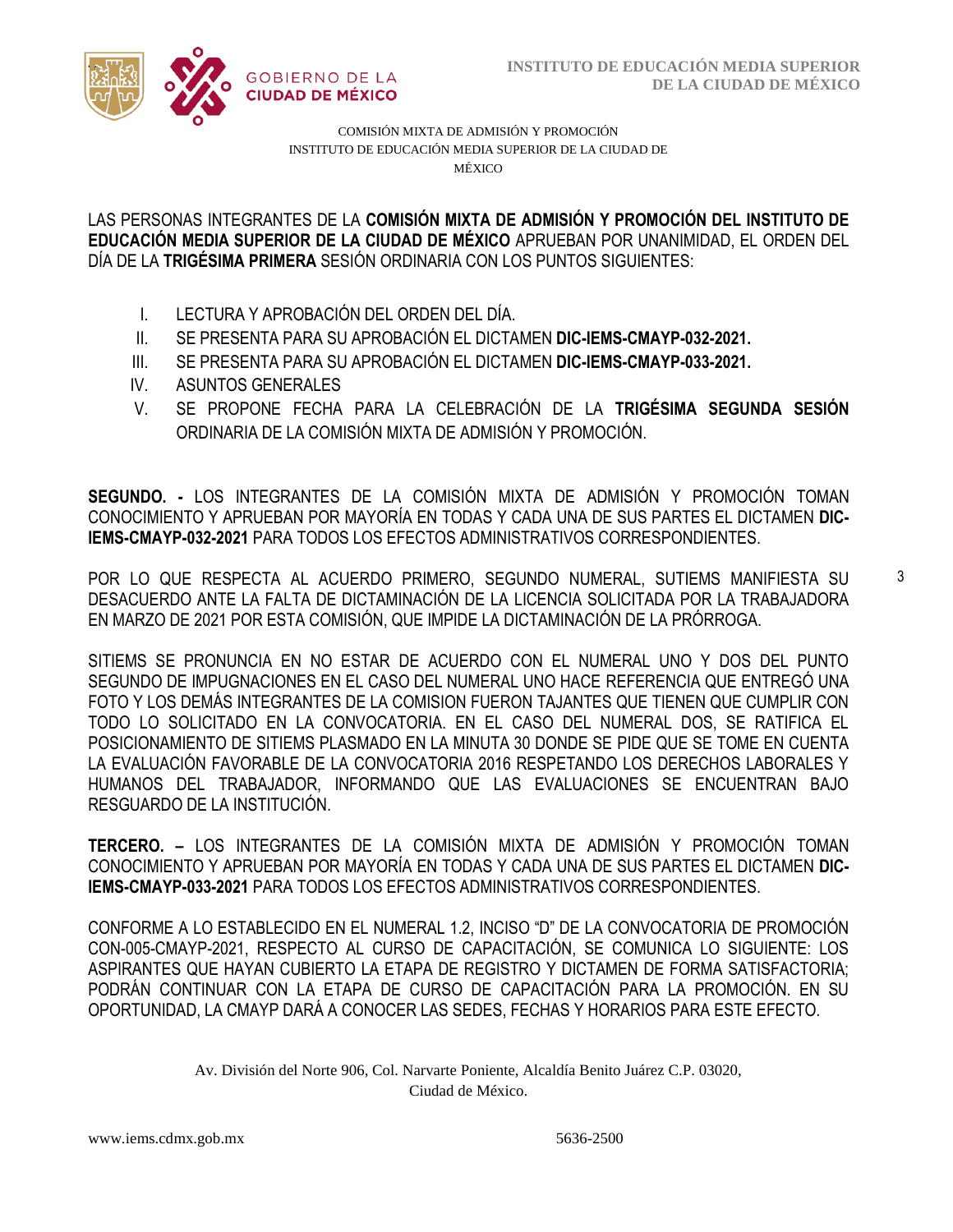4



COMISIÓN MIXTA DE ADMISIÓN Y PROMOCIÓN INSTITUTO DE EDUCACIÓN MEDIA SUPERIOR DE LA CIUDAD DE MÉXICO

EXTRAORDINARIAS QUE HAN CONVOCADO, PARA PODER ELABORAR EL DICTAMEN DE ESTA  RESPECTO A QUE ÉSTA NO SE HAYA REALIZADO EN APEGO AL REGLAMENTO DE LA CMAYP Y DEL CCT. SUTIEMS REITERA QUE HA ACUDIDO A TODAS LAS CONVOCATORIAS DE LAS SESIONES ORDINARIAS Y CONVOCATORIA DE PROMOCIÓN, SIN EMBARGO MANIFESTAMOS NUESTRA TOTAL DESACUERDO MANIFESTAMOS QUE NO SE HA RESPETADO EL DERECHO A LA PROMOCIÓN PUES FUE REALIZADO SIN QUE LA INSTITUCIÓN TENGA UN CATALOGO DE PUESTOS Y FUNCIONES QUE PERMITIERA LA DETERMINACIÓN DE PÉRFILES PROFESIOGRÁFICOS QUE NO ESTUVIERAN BASADOS EN CRITERIOS ARBITRARIOS. LAMENTAMOS QUE NO SE CONSIDERE LA EXPERIENCIA DE MUCHOS TRABAJADORES ADMINISTRATIVOS QUE A LO LARGO DE LOS AÑOS HAN REALIZADO ACTIVIDADES DE APOYO REALIZANDO OTRAS FUNCIONES EN OTRAS ÁREAS PARA QUE PUDIERAN REALIZARSE LA ATENCIÓN A LOS ESTUDIANTES CON UN GRAN COMPROMISO HACIA LA INSTITUCIÓN.

LA DIRECCIÓN DE ADMINISTRACIÓN Y FINANZAS RECUERDA QUE LA CONVOCATORIA CON-005-CMAYP-2021 ES UN INSTRUMENTO LEGAL EMANADO UNANIMEMENTE DE LA COMISIÓN MIXTA DE ADMISIÓN Y PROMOCIÓN Y SE ENCUENTRA BASADA EN EL CCT, EN EL REGLAMENTO INTERNO DE TRABAJO, EN EL REGLAMENTO DE LA COMISIÓN MIXTA DE ADMISIÓN Y PROMOCIÓN Y EN EL REGLAMENTO DE LA COMISIÓN MIXTA DE CAPACITÓN Y FORMACIÓN PROFESIONAL. LAMENTA SENSIBLEMENTE LOS MAS DE CUATRO MESES DE DESFASE, DE ACUERDO A LO ACORDADO EN LA COMISIÓN Y QUE DEBIDO A LA REITERADA POSICIÓN DE NO RESPETAR LA CONVOCATORIA HA TRASTOCADO INTENSAMENTE EL INTERÉS DE LOS COMPAÑEROS ADMINISTRATIVOS. HACE VOTOS PORQUE EN LA SIGUIENTE CONVOCATORIA DE PROMOCIÓN PARA EL SECTOR DE TRABAJADORES DIFERENTES A LOS ACADÉMICOS PERDURE UN INTERÉS QUE PONGA POR ENCIMA LA PARTICULARIDAD DE GRUPOS O SECTORES Y QUE LA NO EXISTENCIA DE UN CATÁLOGO DE PUESTOS Y FUNCIONES NO SEA UN PRETEXTO MAS PARA CONTINUAR MARGINANDO EL DERECHO DEL TRABAJADOR ADMINISTRATIVO DE BASE.

SITIEMS DESDE SU INICIO HA ATENDIDO Y EXIGIDO LA DICTAMINACIÓN DE LA CONVOCATORIA CON-005- CMAYP-2021, SIN EMBARGO, EN LA ACTUALIDAD NO SE HA TOMADO LA IMPORTANCIA QUE TIENE UN CATÁLOGO DE PUESTOS NI TAMPOCO UN PROCEDIMIENTO NORMADO CON REFERENCIA AL ARTÍCULO 19 QUE VA DE LA MANO CON LA COMISIÓN MIXTA DE CAPACITACIÓN Y FORMACIÓN PROFESIONAL, SEGUIREMOS LUCHANDO POR EL BENEFICIO DE LA BASE TRABAJADORA.

**CUARTO. -** LOS INTEGRANTES DE LA COMISION MIXTA DE ADMISIÓN Y PROMOCIÓN TOMAN CONOCIMIENTO Y APRUEBAN EL SEÑALAMIENTO PARA QUE TENGA VERIFICATIVO LA CELEBRACIÓN DE **LA TRIGÉSIMA SEGUNDA** SESIÓN ORDINARIA DE LA COMISIÓN MIXTA DE ADMISIÓN Y PROMOCIÓN EL **04 DE NOVIEMBRE DE 2021**, A LAS **12:00 HORAS,** SE ENVIARÁ MEDIANTE CORREO ELECTRÓNICO LA INVITACIÓN DE LA MISMA.

**QUINTO.** - LOS ACUERDOS TOMADOS EN LA PRESENTE SESIÓN, SON VÁLIDOS Y SURTIRÁN SUS EFECTOS LEGALES Y JURÍDICOS EN TÉRMINOS DE LO DISPUESTO POR LOS ARTÍCULOS 11 FRACCIÓN II, 15, 44, FRACCIÓN I, 49, 54, DE LA LEY ORGÁNICA DEL PODER EJECUTIVO Y DE LA ADMINISTRACIÓN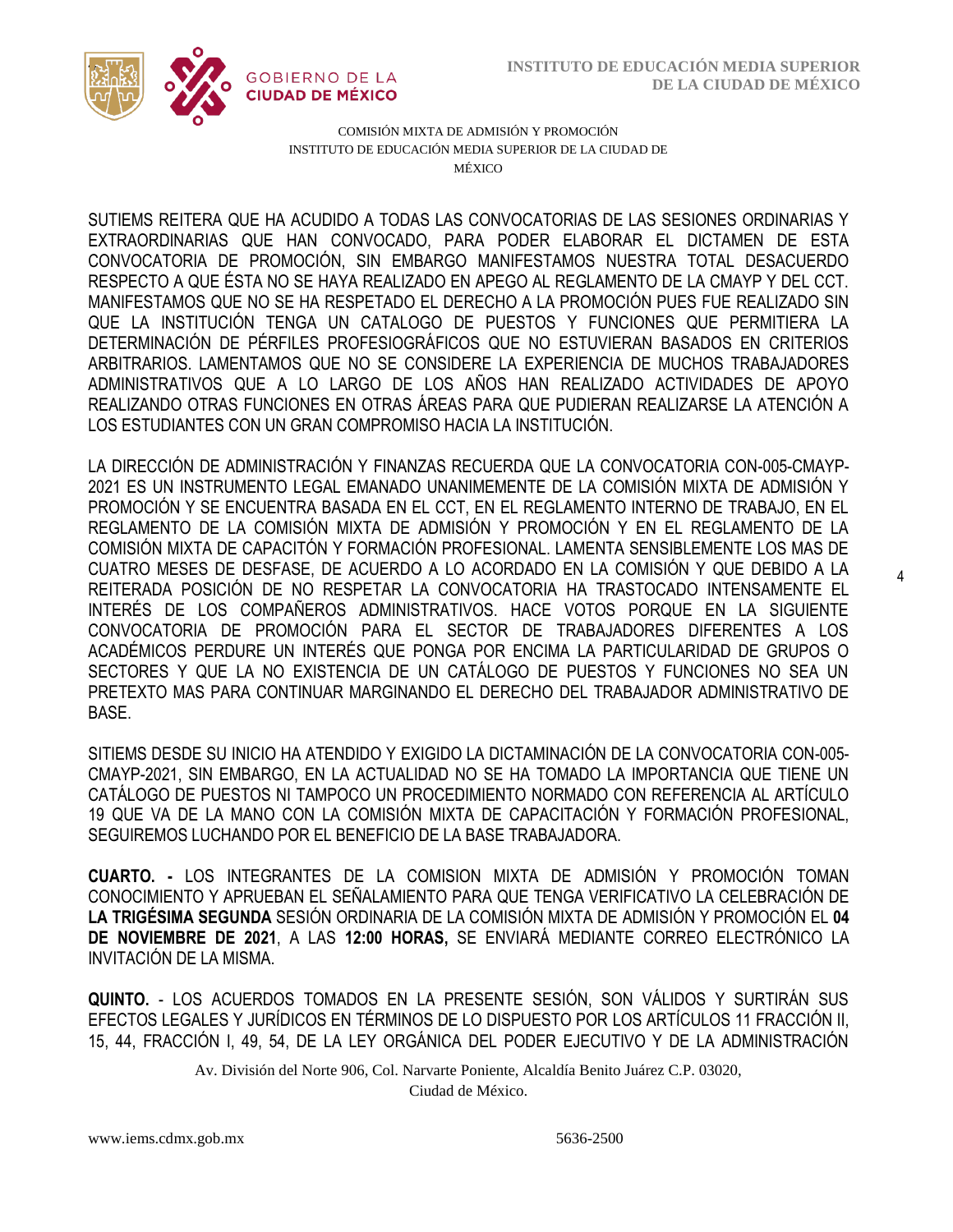

COMISIÓN MIXTA DE ADMISIÓN Y PROMOCIÓN INSTITUTO DE EDUCACIÓN MEDIA SUPERIOR DE LA CIUDAD DE MÉXICO

38, 39, 40 DEL REGLAMENTO INTERIOR DE TRABAJO DEL INSTITUTO DE EDUCACIÓN MEDIA SUPERIOR  Y PROMOCION DEL INSTITUTO DE EDUCACIÓN MEDIA SUPERIOR DE LA CIUDAD DE MÉXICO; ASÍ COMO PÚBLICA DE LA CIUDAD DE MÉXICO; 21 FRACCIONES II, VII, VIII, XII, XIII INCISO A SUBINCISOS E Y F; 32, DE LA CIUDAD DE MÉXICO; 1, 18, 21, 25, 34 Y 37 DEL REGLAMENTO DE LA COMISIÓN MIXTA DE ADMISIÓN LAS CLÁUSULAS 51, 78, 79 FRACCIÓN II DEL CONTRATO COLECTIVO DE TRABAJO DEL INSTITUTO DE EDUCACIÓN MEDIA SUPERIOR DE LA CIUDAD DE MÉXICO, ASÍ COMO EL NUMERAL TERCERO. PÁRRAFO SÉPTIMO Y OCTAVO DEL "ACUERDO POR EL QUE SE AUTORIZA EL USO DE MEDIOS REMOTOS TECNOLÓGICOS DE COMUNICACIÓN COMO MEDIOS OFICIALES PARA CONTINUAR CON LAS SESIONES DE LOS ÓRGANOS COLEGIADOS EN LA DEPENDENCIA, ÓRGANOS DESCONCENTRADOS, ENTIDADES DE LA ADMINISTRACIÓN PÚBLICA Y ALCALDÍAS DE LA CIUDAD DE MÉXICO, CON MOTIVO DE LA EMERGENCIA SANITARIA POR CAUSAS DE FUERZA MAYOR DEL CONSEJO DE SALUD DE LA CIUDAD DE MÉXICO", PUBLICADO EN LA GACETA OFICIAL DE LA CIUDAD DE MÉXICO EL 06 DE ABRIL DE 2020.

**SEXTO.** LOS INTEGRANTES DE LA COMISIÓN EXPRESARON SU CONSENTIMIENTO SIN MEDIAR ALGÚN VICIO DE LA VOLUNTAD, RESPECTO DE LA MINUTA EMITIDA, LA QUE SURTIRÁ EFECTOS LEGALES A PARTIR DE SU PUBLICACIÓN EN LA PÁGINA OFICIAL DEL INSTITUTO DE CONFORMIDAD CON EL NUMERAL QUINTO DE LA PRESENTE MINUTA, Y LAS FIRMAS AUTÓGRAFAS DE LOS QUE EN ELLA INTERVINIERON SE ASENTARÁN UNA VEZ TERMINADA LA EMERGENCIA SANITARIA.

**ESTE DOCUMENTO SE FIRMA SIENDO LAS 18: 34 HORAS DEL 28 DE OCTUBRE DE 2021-------------------------- ----------------------------------------------------------------------------------------------------------------------------------------------------------**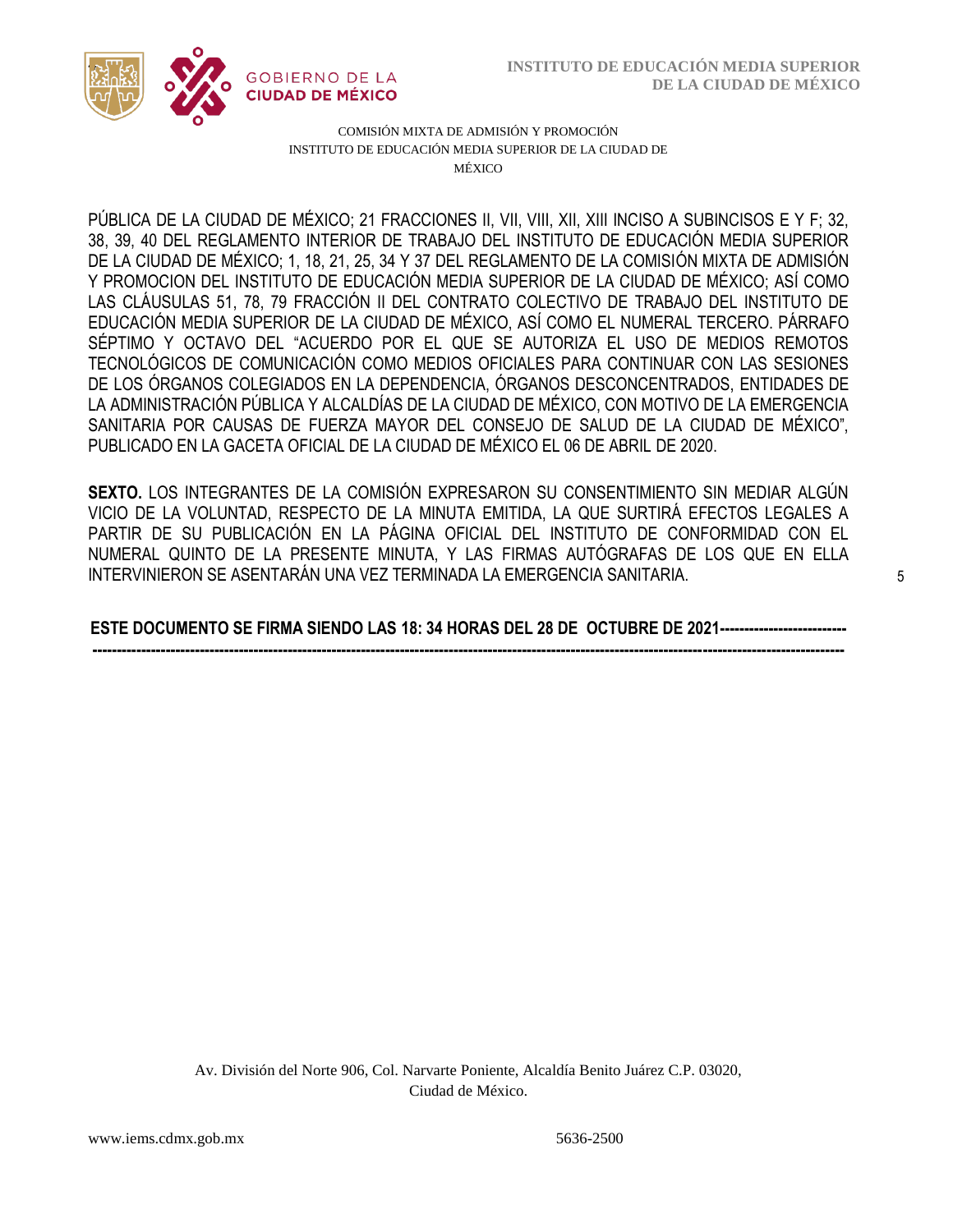

**INSTITUTO DE EDUCACIÓN MEDIA SUPERIOR DE LA CIUDAD DE MÉXICO**

COMISIÓN MIXTA DE ADMISIÓN Y PROMOCIÓN INSTITUTO DE EDUCACIÓN MEDIA SUPERIOR DE LA CIUDAD DE MÉXICO

# POR PARTE DE LOS TRABAJADORES DEL IEMS **FIRMAN LAS PARTES**

# **LETICIA LÓPEZ ZAMORA RENATA DELFINA ZÚÑIGA SANTELIZ**

INTEGRANTE PROPIETARIA

SECRETARIA GENERAL DEL SINDICATO DE LA UNIÓN DE TRABAJADORES DEL INSTITUTO DE EDUCACIÓN MEDIA SUPERIOR (SUTIEMS)

### INTEGRANTE PROPIETARIA

SECRETARIA GENERAL DEL SINDICATO INDEPENDIENTE DE TRABAJADORES DEL INSTITUTO DE EDUCACIÓN MEDIA SUPERIOR (SITIEMS)

# **RAQUEL COLÍN LÓPEZ AIDÉ ELVIA MACHORRO MACÍAS**

INTEGRANTE PROPIETARIA

SECRETARIA DE ORGANIZACIÓN DEL SINDICATO DE LA UNIÓN DE TRABAJADORES DEL INSTITUTO DE EDUCACIÓN MEDIA SUPERIOR (SUTIEMS)

INTEGRANTE PROPIETARIA

SECRETARIA DE ACTAS Y ACUERDOS DEL SINDICATO DE LA UNIÓN DE TRABAJADORES DEL INSTITUTO DE EDUCACIÓN MEDIA SUPERIOR (SUTIEMS)